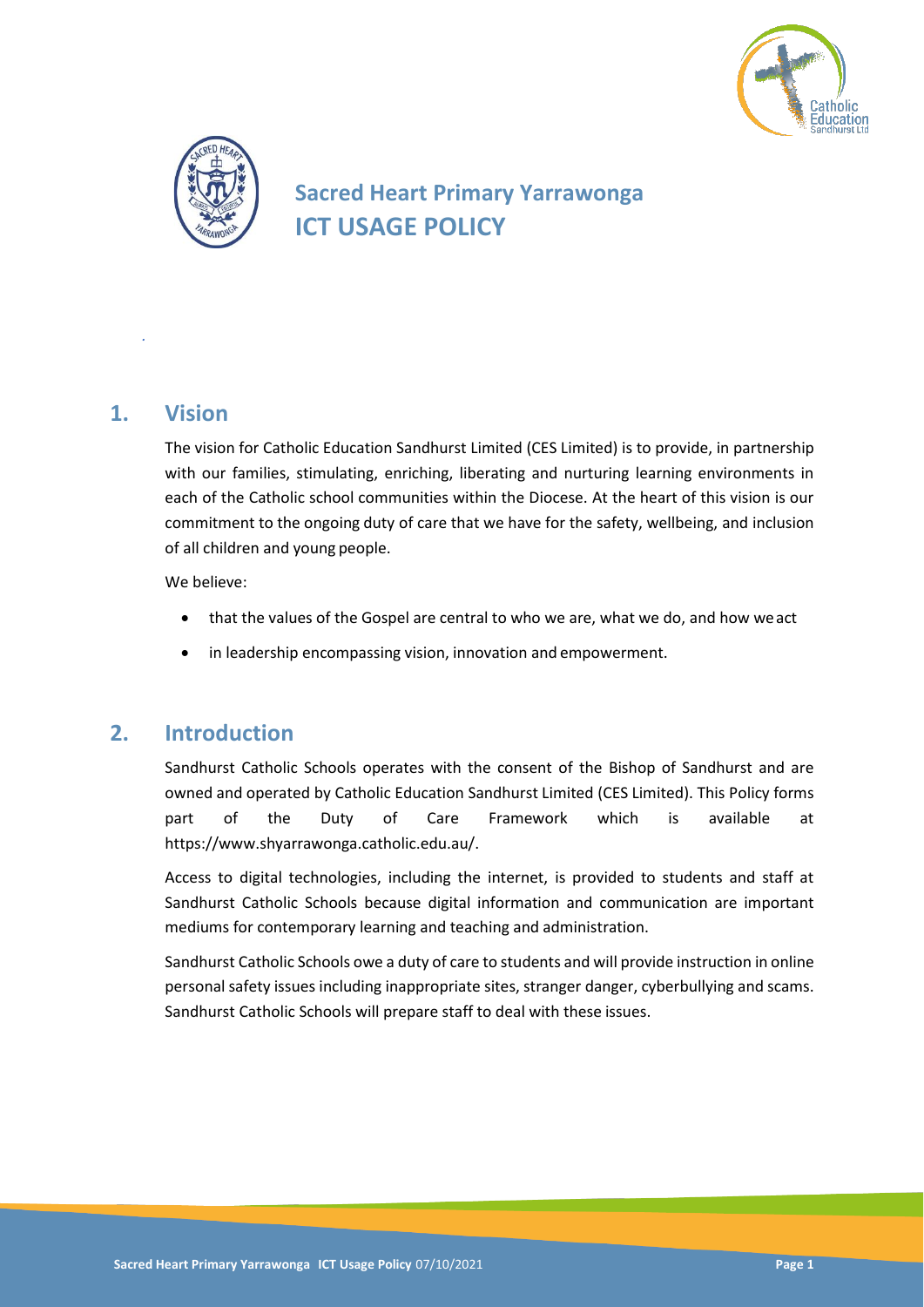### **3. Definitions**

**Computer** is either a desktop or portable laptop device that performs processes, calculations and operations based on instructions provided by a software or hardware program.

**Device** refers to a unit of physical hardware or equipment that provides one or more computing functions within a computer system. It can provide input to the computer, accept output or both. Typical hardware includes a computer mouse, speakers, printer and microphone.

**Email** means the system that enables users to send data over the internet using computers and mobile devices.

**Internet** means the system of interconnected networks that connects computers for data transmission and storage.

**Intranet** refers to a local system of computers enabling students and staff to communicate and share information within their school community.

**Mobile devices** refers to (but is not limited to) mobile phones, tablets or portable storage devices

**Network services** means the facilities and resources located on and delivered via a computerbased network including communication systems, internet and intranet services, mobile devices, electronic mail, web services, printer services, database services, back-up services, file services and network management services.

**Parents** includes parents, guardians and carers.

**Social networking** means web-based services that allow individuals to create their own online profiles and communicate with each other by voice, chat, instant message, image sharing, video conference and blogs in a virtual community.

### **4. Purpose**

*"The digital world is characteristic of the contemporary world...the web and social networks have created a new way to communicate and bond…Yet to understand this phenomenon as a whole, we need to realise that, like every human reality, it has its share of limitations and deficiencies." Pope Francis, Christus vivit, 2019.*

In using and managing internet and network services, students and staff in Sandhurst Catholic Schools are expected to respect the rights and privacy of all persons. They are called upon to respect the dignity of every human person. CES Limited and school communities, educate students in the use of information and communication technologies to assist them to become responsible users, creators and publishers in the digital environment.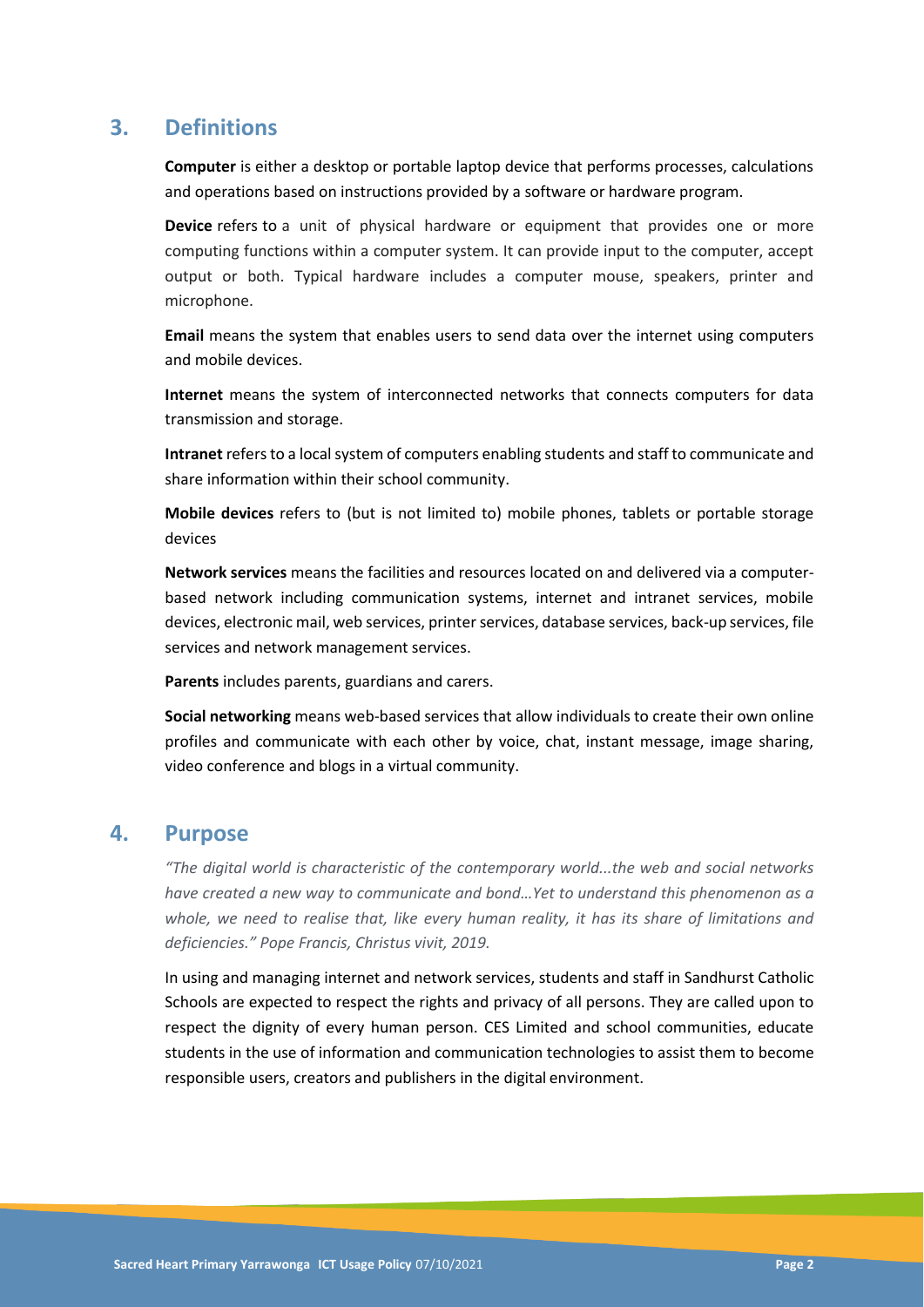# **5. Principles**

The use of digital technologies within our school by staff and students at Sandhurst Catholic Schools is underpinned by the following principles and understanding that:

- digital technologies provide valuable opportunities for staff and students to collaborate, connect and create with peers, colleagues, experts and the wider community
- online behaviour will at all times demonstrate respect for the dignity of each person in the community
- users will behave in a manner that is ethical when using the internet and network services (even for personal communication)
- Catholic beliefs and ethos of the school, and professional expectations and standards required by teachers are demonstrated in the way the technologies are used
- inappropriate online behaviour, including cyberbullying, will not be tolerated from any members of Sandhurst Catholic school communities.

### **6. Scope**

This CES Limited policy applies to members of Sandhurst Catholic school communities in the use of digital technologies. It applies to all computers, devices, internet and network services, information and communication technologies, applications and systems provided, operated and managed by Sandhurst Catholic Schools.

This policy does not apply to curriculum content. The curriculum and teaching practices and pedagogy are outlined in documents related to learning and teaching programs.

# **7. Policy Statement**

All Sandhurst Schools will promote educational excellence and enhance the student learning environment through use of a range of technological and multimedia equipment.

Access to internet and network services is overseen by CES Limited Office to staff and students of Sandhurst Catholic Schools for educational and administrative purposes.

A range of technology platforms, including Google Suite, provide access to a suite of digital technologies. The information, communication and learning technologies used by students in classrooms will be appropriate to the age and development of students.

These technologies are used to support educational, administrative and professional learning within and between Sandhurst Catholic Schools and others. They also enable effective communication with school communities and enable partnerships with teachers for the education of children.

Access rights assigned to students and staff at Sandhurst Catholic Schools will be determined by the Principal and may vary as educational and administrative purposes change.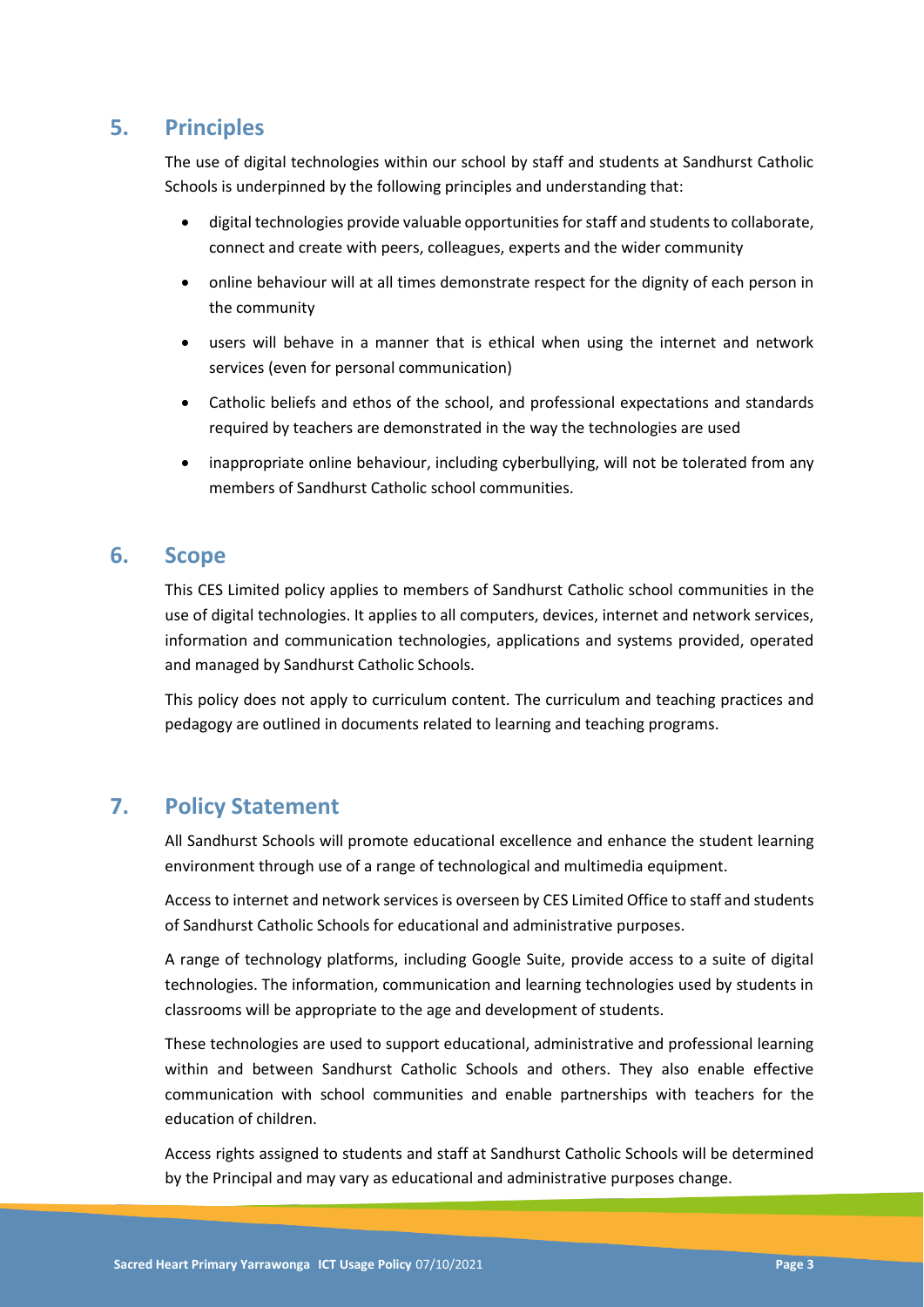Students and staff at Sandhurst Catholic Schools may not use the internet and network services provided for commercial purposes, either offering or acquiring goods or services for personal use. The services cannot be used for political lobbying or for sending unnecessary communications.

### **8. Expectations of users**

All students and staff at Sandhurst Catholic Schools are required to use the internet and network services in accordance with this policy. Any use of devices or services that may be questionable, offensive, and controversial or against the Catholic ethos is unacceptable. This includes personal communication with students on matters not related to curriculum or education. These standards apply whenever CES Limited Office/Sandhurst Catholic Schools equipment or communication lines are used, including use from home or other non-school location and when a private account is used.

All Sandhurst Catholic Schools will communicate the rules regarding personal use of mobile and other electronic devices and responsesto breaches of these rulesto school communities.

#### **8.1 Non-compliance with this policy**

Disciplinary action may be undertaken by Sandhurst Catholic Schools against any student or staff member who is found to be inappropriately using the provided internet, network services or mobile device. Principals will determine the disciplinary measures to be undertaken in accordance with other policies and guidelines. These measures are outlined in staff handbooks or the Acceptable User Agreement for students used by Sandhurst Catholic Schools.

### **8.2 Duty of Care**

Sandhurst Catholic Schools will provide instruction to students in online personal safety issues including inappropriate sites, stranger danger, cyberbullying and scams. Staff in Sandhurst Catholic Schools are provided with professional learning to assist them to deal with these issues. School staff in conjunction with the Principal will identify any risk management issues and follow protocols for managing, recording, monitoring, and minimizing risks.

#### **8.3 Monitoring**

#### **Students**

Online activities may be monitored or reviewed to assess network efficiency, examine system security and to investigate alleged breaches of this policy.

#### **Staff**

An authorised person (e.g. a Principal, or other CES Limited staff member) can monitor use of CES Limited ICT resources. Server logs may also be used in an investigation of an alleged breach of this policy.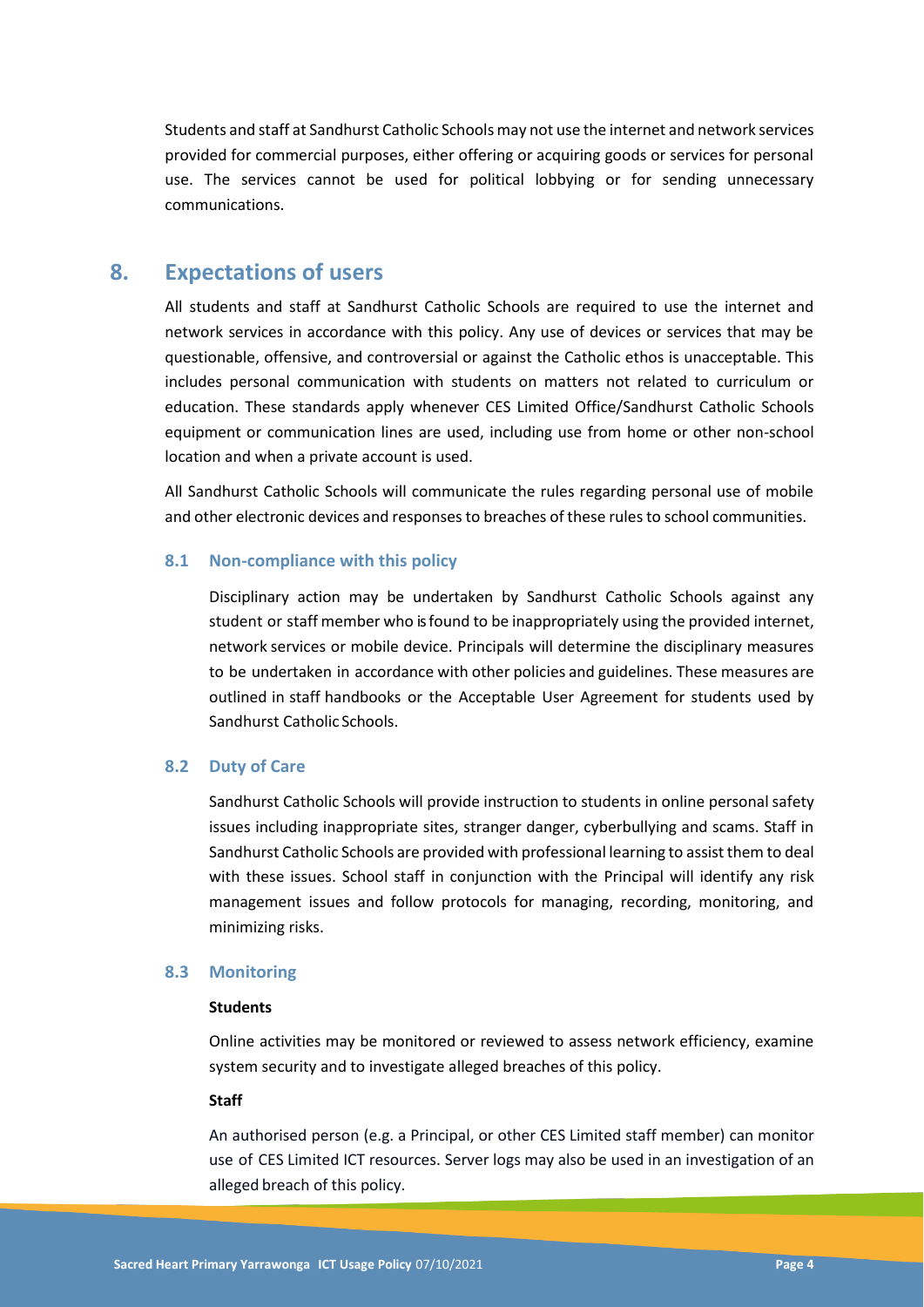#### **Security**

To minimise risk to CES Limited information and communication networks from viruses and intrusions, current virus screening software is to activate and where appropriate, passwords are to be used by staff and students of Sandhurst Catholic Schools. Firewalls are to be maintained. The management of system protocols and configurations are the responsibility of the staff authorised by the school or CES Limited. Non-authorised staff and students are not permitted to have access to these levels of system management.

#### **Email**

Email service is provided for educational and administrative purposes. Staff and students at Sandhurst Catholic Schools must identify themselves appropriately by using a signature block at the bottom of the email message that includes their name, school phone number and postal address. Sandhurst Catholic Schools advise students and staff that they may be held accountable for the email they create and distribute using the network.

#### **Websites**

Sandhurst Catholic Schools may create, or have created, websites with the approval of the Principal in the school. These websites must be established and maintained in accordance with CES Limited policies and guidelines and relevant legislation.

#### **Social networking**

Provision of social networking for students must be related to an educational purpose. This is at the discretion of the Principal.

# **9. Acceptable Use Agreements**

### **Students**

Sandhurst Catholic Schools provides students and parents, guardians and/or carers with the following:

- A copy of the school's Acceptable use Agreement
- A copy of this policy
- Code of Conduct for students.

The Acceptable Use Agreement is provided in full for consideration by all signatories. The Agreement is to be signed by the student, parent, guardian and/or carer and school representative before the student is given access to and use of a school's internet, network services and devices.

#### **Staff**

Staff are required to use the internet and network services in accordance with this and other policies. Sandhurst Catholic Schools provides staff with the following:

• A copy of this policy